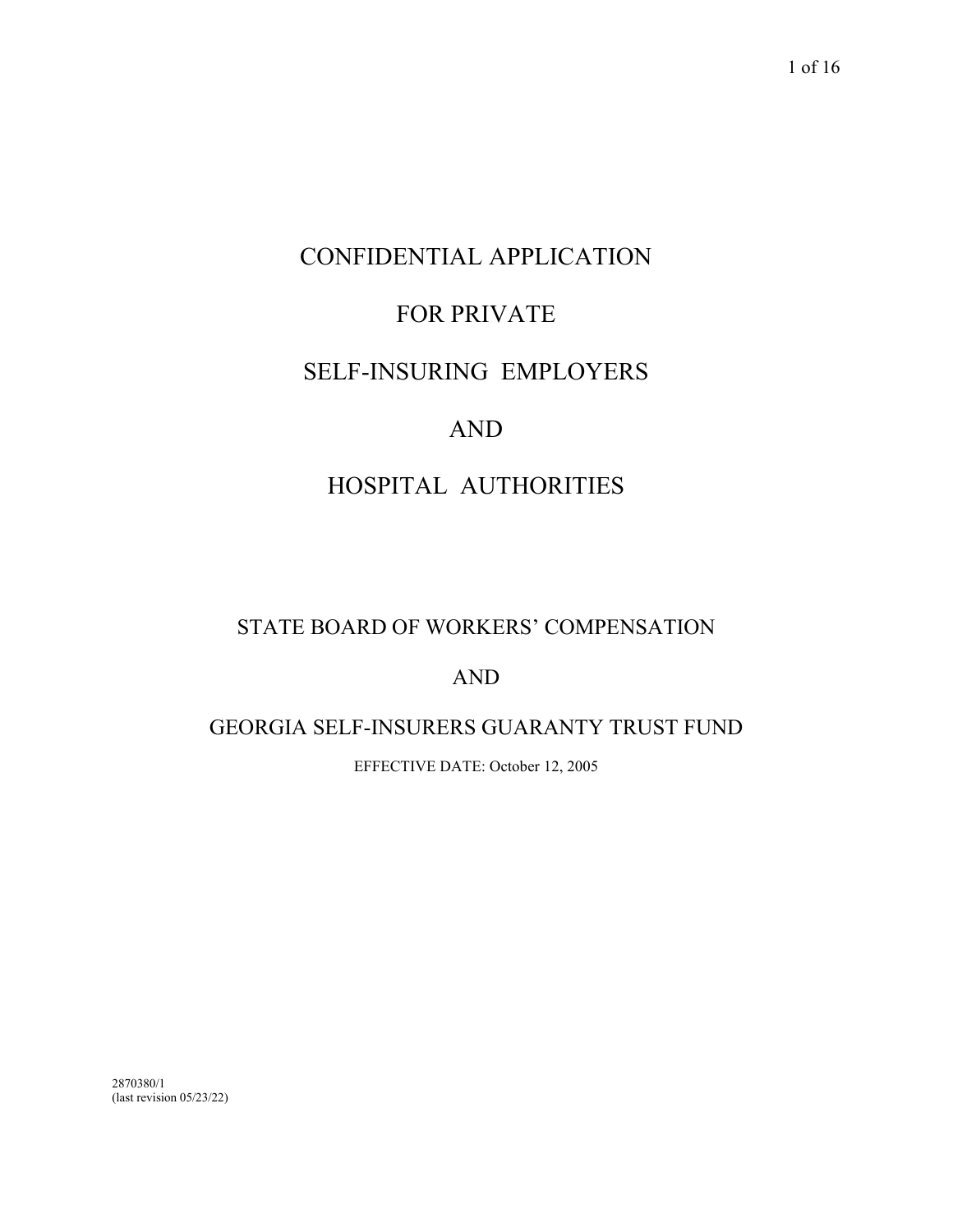### **TO: APPLICANTS FOR SELF-INSURED STATUS**

Effective July 1, 1990, the Georgia Legislature established the Georgia Self-Insurers Guaranty Trust Fund. O.C.G.A. 34-9-382(c) now requires application and acceptance into the Georgia Self-Insurers Guaranty Trust Fund as a condition precedent to obtaining self-insured status.

Attached you will find a Confidential Application for admission into the Georgia Self-Insurers Guaranty Trust Fund. This application must be typewritten and filed in duplicate (original plus one copy). After it is completed, SEND THE APPLICATION AND A CHECK IN THE AMOUNT OF \$500.00, MADE PAYABLE TO THE GEORGIA SELF-INSURERS GUARANTY TRUST FUND FOR YOUR APPLICATION FEE to:

> Mr. Tim Milsten State Board of Workers' Compensation 270 Peachtree Street, N. W. Atlanta, GA 30303-1299

Your application will be reviewed by the State Board of Workers' Compensation and the Georgia Self-Insurers Guaranty Trust Fund. In order to assure sufficient time to process your application, PLEASE MAIL YOUR APPLICATION AND APPLICATION FEE TO THE STATE BOARD OF WORKERS' COMPENSATION AT LEAST TWO (2) MONTHS PRIOR TO YOUR INTENDED SELF-INSURANCE DATE.

Employers who are granted authorization to self-insure will be required to pay an initial assessment of \$8,000.00 payable to the Georgia Self-Insurers Guaranty Trust Fund. Thereafter, you will be assessed annually at the rate of one and one-half percent of the previous year's total medical and indemnity payments, as provided in O.C.G.A. 34-9-386.

In addition, all self-insurers are required to post a surety bond or letter of credit in an amount to be determined by the State Board of Workers' Compensation and the Georgia Self-Insurers Guaranty Trust Fund, along with proof of specific excess insurance. If you post a surety bond, the bonding company is required to have an A. M. Best Company rating of "A" or better.

If you have any questions regarding the Georgia Self-Insurers Guaranty Trust Fund or selfinsurance in Georgia, please email gafund@deflaw.com, or call the Fund at 404-872-6148 or the State Board of Workers' Compensation at 404-651-7839.

> Matthew A. Nanninga Administrator Georgia Self-Insurers Guaranty Trust Fund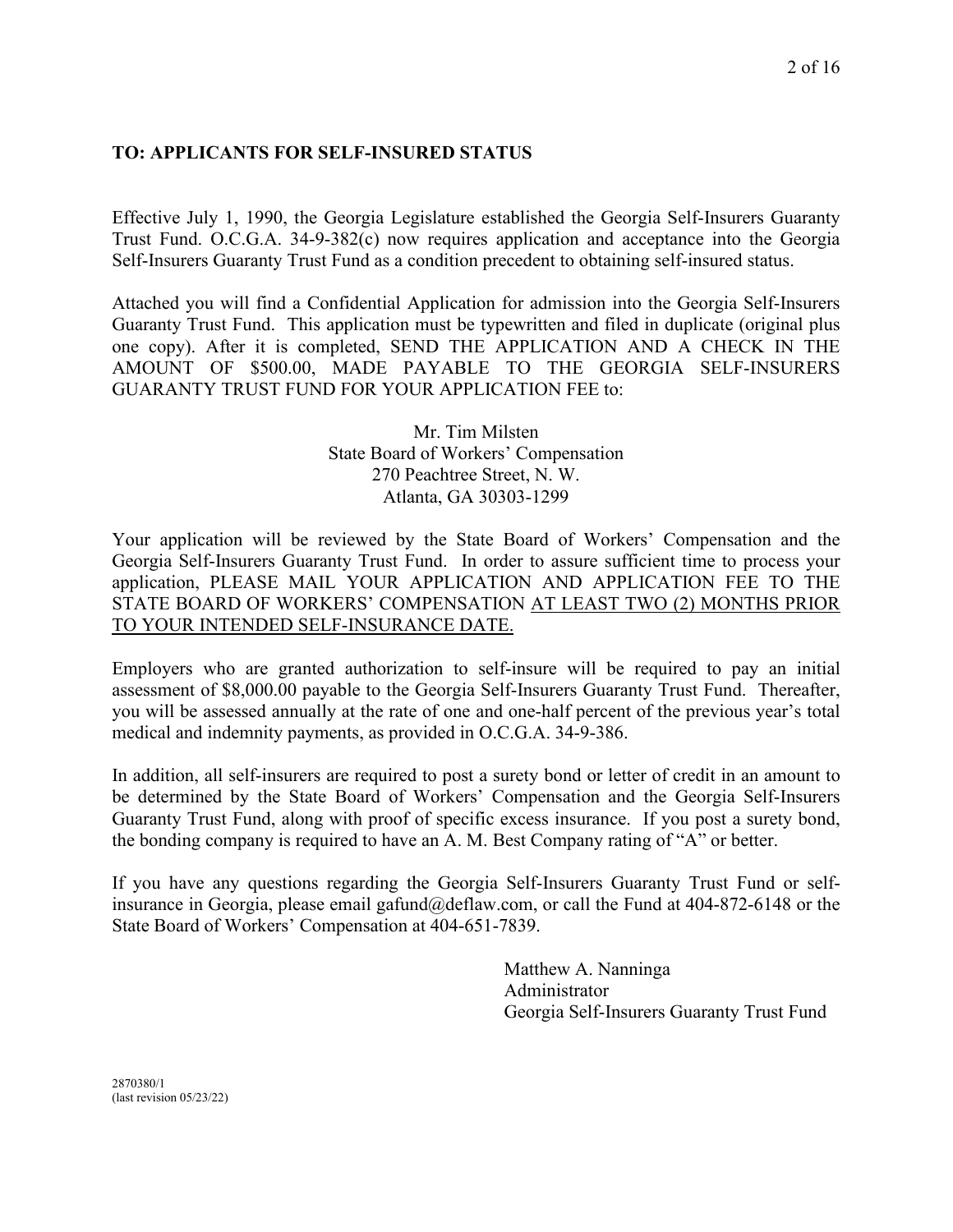#### **THIS APPLICATION IS NOT TO BE USED BY PUBLIC EMPLOYERS OR GOVERNMENTAL ENTITIES, EXCEPT HOSPITAL AUTHORITIES.**

To: The State Board of Workers' Compensation and The Georgia Self-Insurers Guaranty Trust Fund

The applicant, who is an employer subject to the provisions of the Georgia Workers' Compensation Act, hereby applies for acceptance into the Georgia Self-Insurers Guaranty Trust Fund and submits the following information under oath to the Fund and the State Board of Workers' Compensation to enable them to determine the applicant's qualification for self-insured status.

**Note: If additional space is required to respond to any of the items which follow, please attach additional pages to the application, indicating the specific item for which additional information is provided**.

|                                                                                                                | $\overline{\text{(explain)}}$                                                                                                                                                                                                                                                                               |
|----------------------------------------------------------------------------------------------------------------|-------------------------------------------------------------------------------------------------------------------------------------------------------------------------------------------------------------------------------------------------------------------------------------------------------------|
|                                                                                                                |                                                                                                                                                                                                                                                                                                             |
|                                                                                                                |                                                                                                                                                                                                                                                                                                             |
|                                                                                                                |                                                                                                                                                                                                                                                                                                             |
| Name                                                                                                           | Office Address                                                                                                                                                                                                                                                                                              |
| Sole Proprietorship<br>Limited Partnership<br>corporation.<br>Title ("partner", "president", "director", etc.) | Which of the following describes the applicant:<br>Corporation ________<br>Receiver _____________<br>Trustee<br>If a sole proprietorship, state the name and residence address of the sole proprietor:<br>List below the names and addresses of partners, if a partnership, or officers and directors, if a |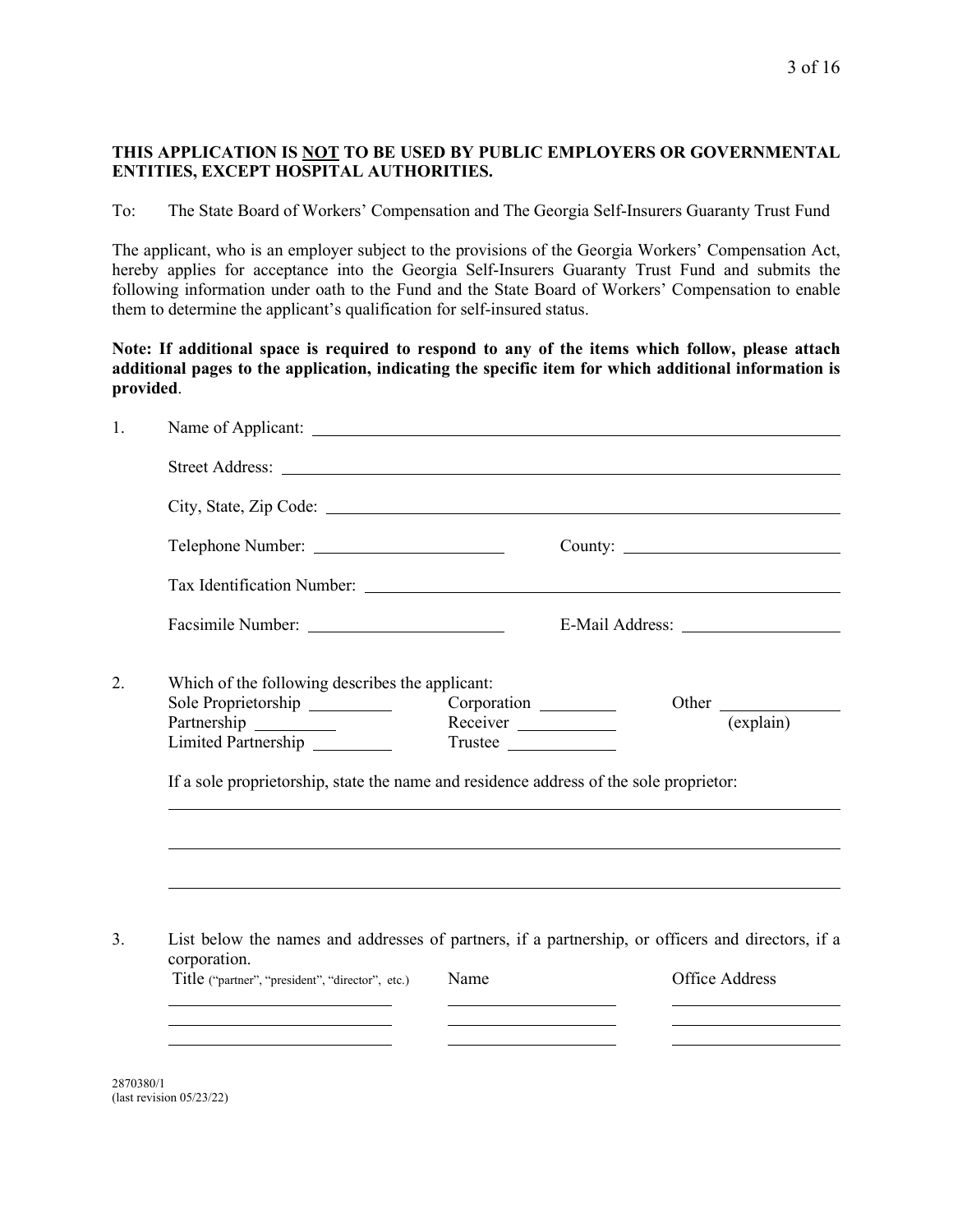| $\overline{4}$ . | If a corporation, partnership, or limited partnership, under the laws of which State was the                                                 |
|------------------|----------------------------------------------------------------------------------------------------------------------------------------------|
|                  |                                                                                                                                              |
| 5.               | If applicant was organized or incorporated in a State other than Georgia, state the name and<br>address of the Home Office of the applicant. |
|                  |                                                                                                                                              |
|                  |                                                                                                                                              |
|                  |                                                                                                                                              |
| 6.               |                                                                                                                                              |
|                  |                                                                                                                                              |
|                  |                                                                                                                                              |
| 7.               | If the applicant operates under a trade name, has proper registration been filed with the Clerk of                                           |
|                  |                                                                                                                                              |
|                  | Date of Registration:                                                                                                                        |
|                  |                                                                                                                                              |

#### **IMPORTANT**

**The parent company, shareholders of the applicant company, or a partner or partners in the applicant partnership, may, at the discretion of the State Board of Workers' Compensation and the Georgia Self-Insurers Guaranty Trust Fund, be required to personally guarantee prompt payment of all sums payable under the provisions of the Georgia Workers' Compensation Act and under the terms of the agreement contained in this application.**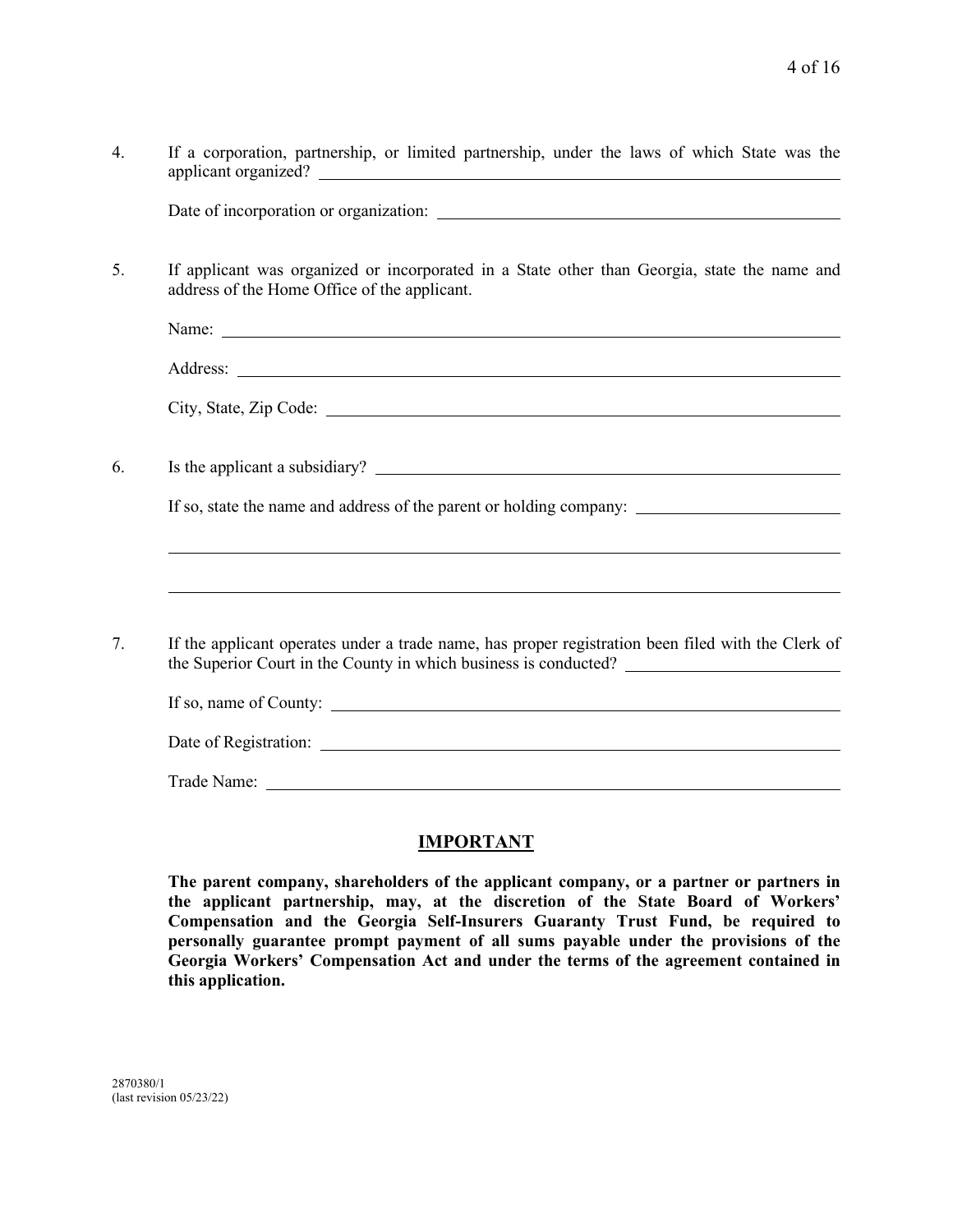8. List the subsidiaries of the applicant company (named in Item 1) to be included in this application which are presently doing business in Georgia.

| Names of Subsidiaries                                                                                                                                                                                                                                               |                       | Street Address, City, State, Zip  |                            |
|---------------------------------------------------------------------------------------------------------------------------------------------------------------------------------------------------------------------------------------------------------------------|-----------------------|-----------------------------------|----------------------------|
|                                                                                                                                                                                                                                                                     |                       |                                   |                            |
| List the affiliates of the applicant company (named in Item 1) to be included in this application<br>which are presently doing business in Georgia. (NOTE: Only affiliates sharing 51% common<br>ownership with the applicant may be included in this application.) |                       |                                   |                            |
| Names of Affiliates                                                                                                                                                                                                                                                 |                       | Street Address, City, State, Zip  |                            |
|                                                                                                                                                                                                                                                                     |                       |                                   |                            |
| What is your company's principal Standard Industrial Classification (SIC) Code:                                                                                                                                                                                     |                       |                                   |                            |
| Describe briefly the nature of the applicant's business:                                                                                                                                                                                                            |                       |                                   |                            |
|                                                                                                                                                                                                                                                                     |                       |                                   |                            |
|                                                                                                                                                                                                                                                                     |                       |                                   |                            |
|                                                                                                                                                                                                                                                                     |                       |                                   |                            |
| Description of employment in Georgia:                                                                                                                                                                                                                               |                       |                                   | Estimated                  |
|                                                                                                                                                                                                                                                                     |                       |                                   |                            |
| Locations of<br>Facilities in Georgia                                                                                                                                                                                                                               | Kind of<br>Employment | Average<br>Number<br>of Employees |                            |
|                                                                                                                                                                                                                                                                     |                       |                                   | Payroll for<br>Coming Year |
|                                                                                                                                                                                                                                                                     |                       |                                   |                            |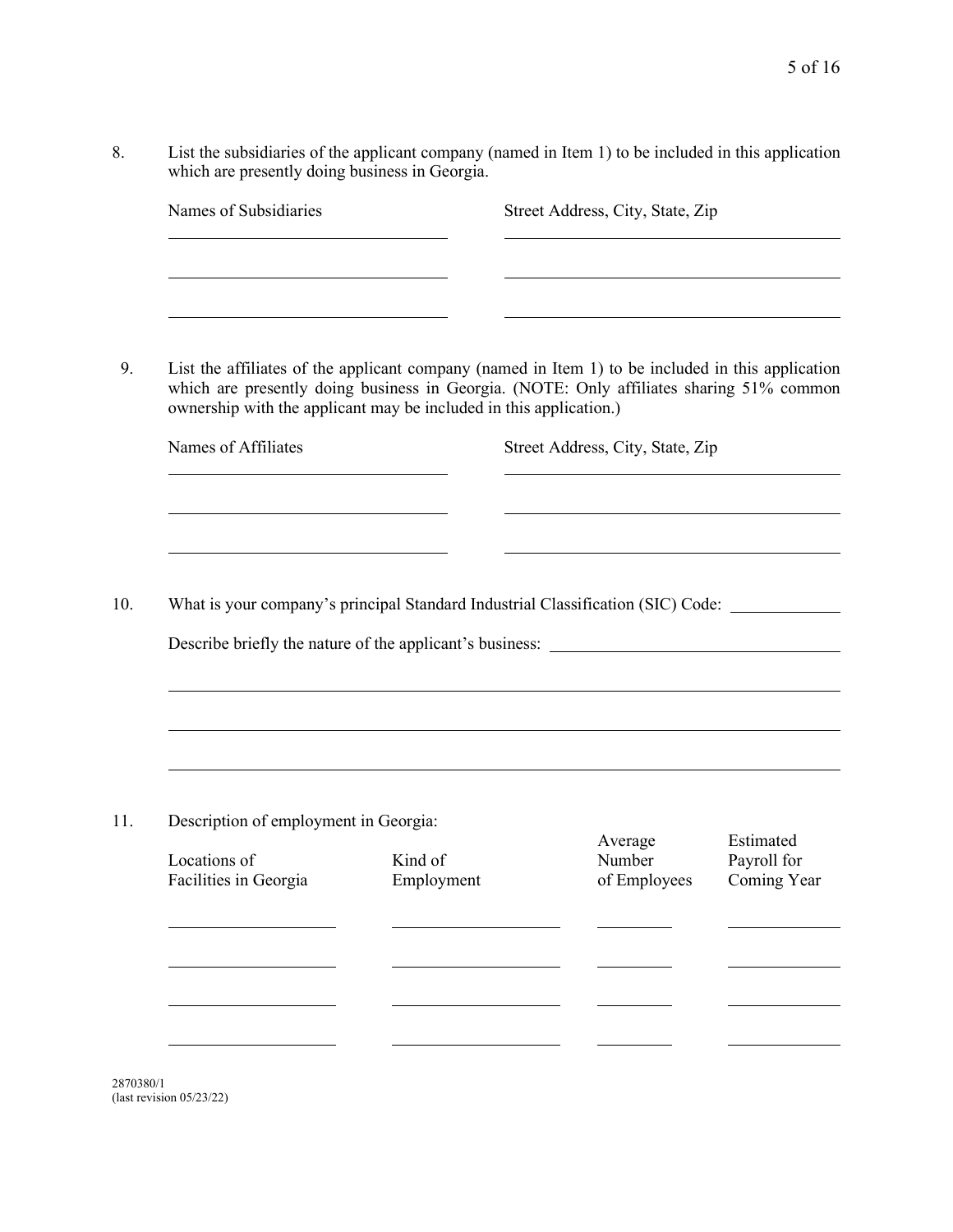| 12. | State the average total number of employees of the applicant outside the State of Georgia:                                                                                                                                          |  |  |  |  |
|-----|-------------------------------------------------------------------------------------------------------------------------------------------------------------------------------------------------------------------------------------|--|--|--|--|
| 13. | Does the applicant have any employees who are subject to the:<br>Longshore and Harbor Workers' Compensation Act?<br>a)<br>Jones Act?<br>b)<br>Federal Employers Liability Act?<br>$\mathbf{c}$                                      |  |  |  |  |
|     |                                                                                                                                                                                                                                     |  |  |  |  |
|     |                                                                                                                                                                                                                                     |  |  |  |  |
| 14. | How long has the applicant been engaged in business in Georgia?                                                                                                                                                                     |  |  |  |  |
| 15. | How long has the applicant been engaged in business elsewhere? __________________                                                                                                                                                   |  |  |  |  |
| 16. | Has the applicant ever sought relief in Federal Bankruptcy Court or gone out of business?                                                                                                                                           |  |  |  |  |
|     | If so, give details <b>Example 20</b> Second 20 and 20 Second 20 and 20 and 20 and 20 and 20 and 20 and 20 and 20 and 20 and 20 and 20 and 20 and 20 and 20 and 20 and 20 and 20 and 20 and 20 and 20 and 20 and 20 and 20 and 20 a |  |  |  |  |
|     |                                                                                                                                                                                                                                     |  |  |  |  |
|     |                                                                                                                                                                                                                                     |  |  |  |  |
|     |                                                                                                                                                                                                                                     |  |  |  |  |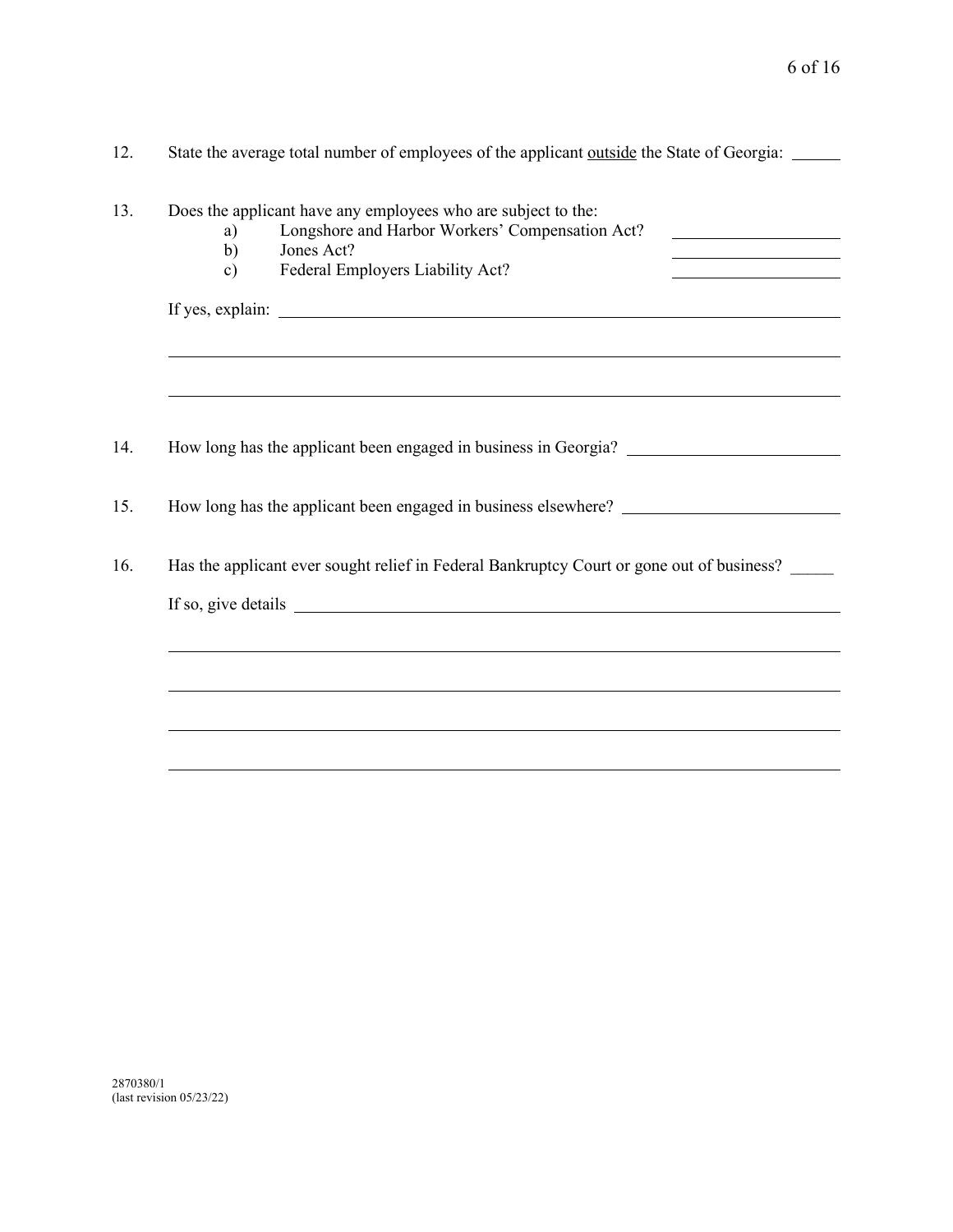17. How has the applicant heretofore provided security for payment of workers' compensation in Georgia?

If by insurance policy, supply the following information for the last **three** years and send a copy of the declaration page of your current insurance policy.

| Policy Year                                                                                                                                                                                                                    |  |
|--------------------------------------------------------------------------------------------------------------------------------------------------------------------------------------------------------------------------------|--|
| <b>Insurance Carrier</b>                                                                                                                                                                                                       |  |
| Policy Number                                                                                                                                                                                                                  |  |
| Policy Period (From, To) 2008. [2010] [2010] [2010] [2010] [2010] [2010] [2010] [2010] [2010] [2010] [2010] [2010] [2010] [2010] [2010] [2010] [2010] [2010] [2010] [2010] [2010] [2010] [2010] [2010] [2010] [2010] [2010] [2 |  |
| Premium Amount                                                                                                                                                                                                                 |  |
| <b>Audited Payroll</b>                                                                                                                                                                                                         |  |
|                                                                                                                                                                                                                                |  |

- 18. If the applicant's application for workers' compensation insurance has ever been rejected or policy of insurance cancelled, state why and by whom:
- 19. Please supply the following information about each death, disability or occupational disease claim in Georgia in the past five (5) years with total costs incurred in excess of \$25,000 (use separate page for full details if necessary). Please complete this item in its entirety. **DO NOT send printouts**.

| Date of<br>Loss | <b>Facts of Loss, Type of</b><br><b>Injury or Disease</b> | Indemnity<br>Paid | <b>Medical</b><br>Paid | Outstanding<br><b>Reserves</b> | <b>Total</b><br><b>Incurred</b> |
|-----------------|-----------------------------------------------------------|-------------------|------------------------|--------------------------------|---------------------------------|
|                 |                                                           |                   |                        |                                |                                 |
|                 |                                                           |                   |                        |                                |                                 |
|                 |                                                           |                   |                        |                                |                                 |
|                 |                                                           |                   |                        |                                |                                 |
|                 |                                                           |                   |                        |                                |                                 |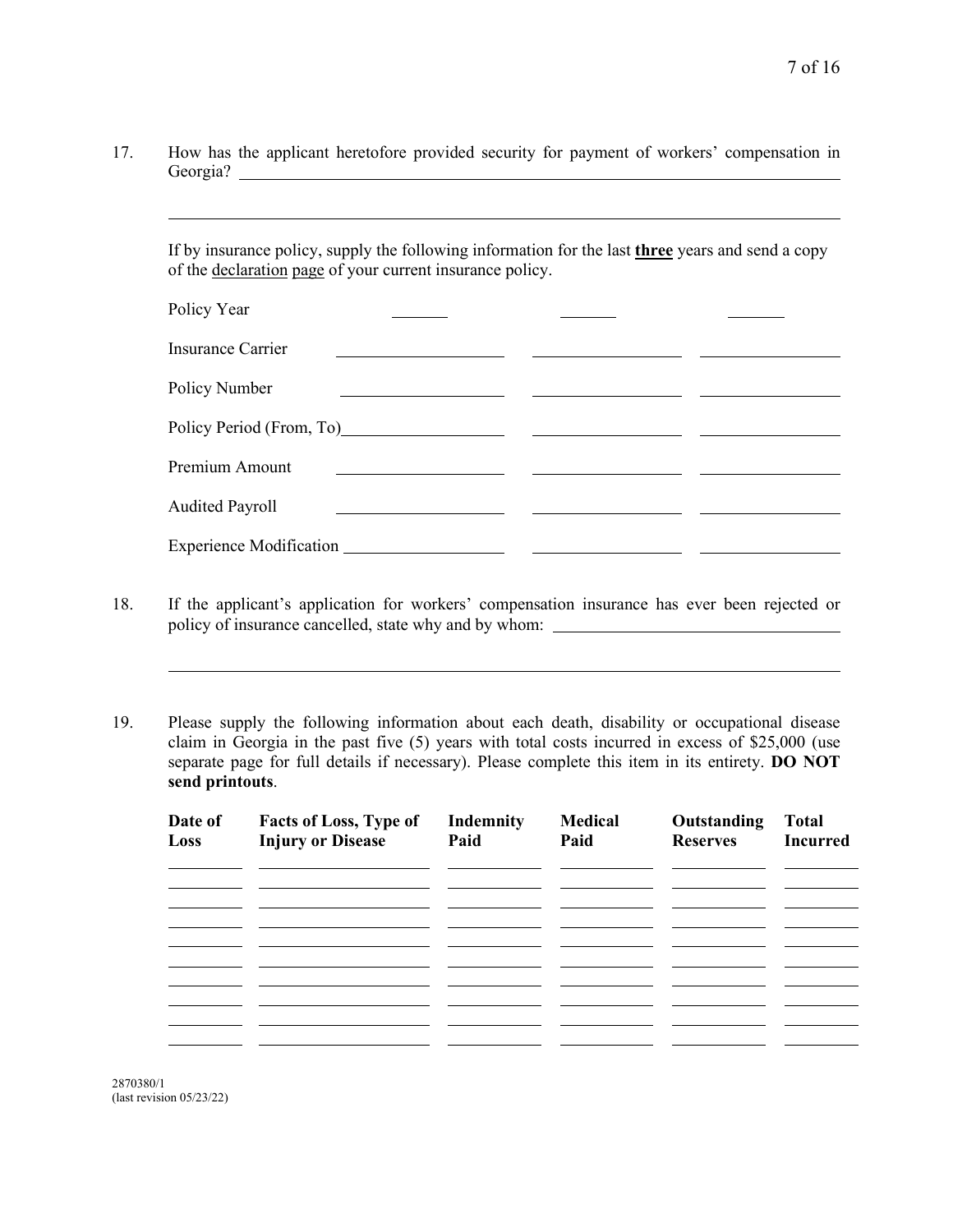| 20. | State the accident experience in Georgia for the last three years:                                                   | 1                     | $\boldsymbol{2}$<br>$\mathbf{3}$                                                                                       |
|-----|----------------------------------------------------------------------------------------------------------------------|-----------------------|------------------------------------------------------------------------------------------------------------------------|
|     | Year                                                                                                                 |                       |                                                                                                                        |
|     | Number of deaths                                                                                                     |                       |                                                                                                                        |
|     | Number of dismemberments                                                                                             |                       |                                                                                                                        |
|     | Number of injuries causing disability of more than<br>seven (7) days for which indemnity payments were made          |                       |                                                                                                                        |
|     | Number of medical only claims                                                                                        |                       | <u> 1989 - John Harry John Harry Harry Harry Harry Harry Harry Harry Harry Harry Harry Harry Harry Harry Harry Har</u> |
|     | Total number of accidents of all kinds                                                                               |                       |                                                                                                                        |
| 21. | Total Medical Benefits Paid in Georgia in the last THREE (3) calendar years (regardless of the<br>date of injury).   |                       |                                                                                                                        |
|     | 20                                                                                                                   | $20$ <sub>____</sub>  | 20                                                                                                                     |
|     | \$                                                                                                                   | $\mathbb{S}$          | $\mathbb{S}$                                                                                                           |
| 22. | Total Indemnity Benefits Paid in Georgia in the last THREE (3) calendar years (regardless of the<br>date of injury). |                       |                                                                                                                        |
|     | 20                                                                                                                   | 20                    | 20                                                                                                                     |
|     | \$                                                                                                                   |                       |                                                                                                                        |
| 23. | Total Current Outstanding Reserves in Georgia for ALL CLAIMS (regardless of date of injury).                         |                       |                                                                                                                        |
|     | 20                                                                                                                   | $20$ <sub>_____</sub> | $20$ <sub>——</sub>                                                                                                     |
|     | \$                                                                                                                   |                       |                                                                                                                        |
|     |                                                                                                                      |                       |                                                                                                                        |
|     |                                                                                                                      |                       |                                                                                                                        |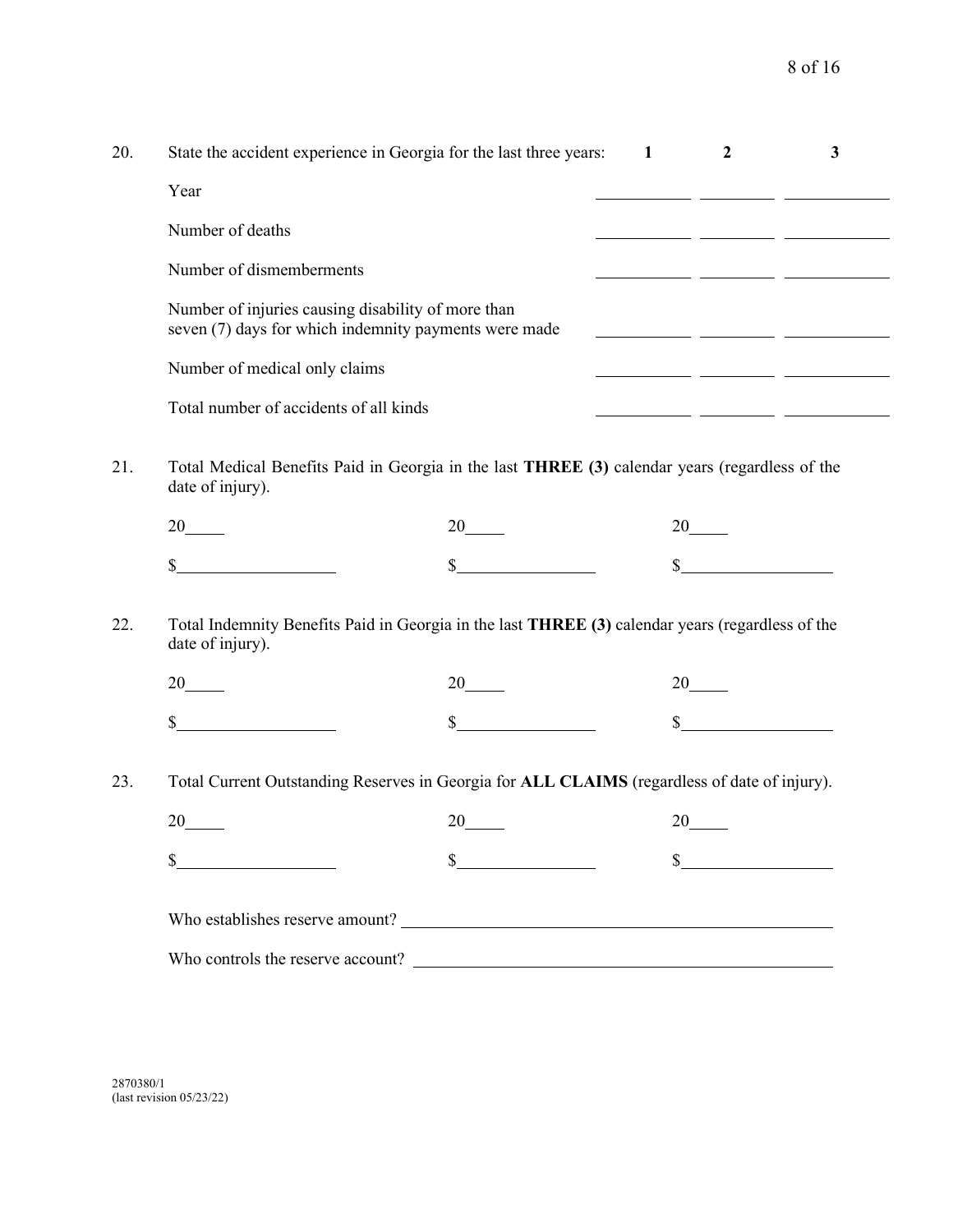24. Safety and environmental conditions:

Is your plant inspected, other than by a State Authority?

If so, by whom?

 $\overline{a}$ 

 $\overline{a}$ 

- 25. Do you have a safety committee whose duty it is to recommend safety devices and assure compliance with OSHA, the Georgia Department of Labor or general orders of the State Board of Workers' Compensation as to safety and environment?
- 26. Do you have a safety consultant? If so, please identify the consultant:
- 27. Is there, in connection with your business or in the manufacturing or handling of products, any special or catastrophic hazard associated with your business or the products you manufacture?

If so, give a full description, stating the maximum number of employees at one time exposed to such hazard:

<u> 1989 - Johann Stoff, amerikansk politiker (\* 1908)</u>

28. a) Complete this question if a third-party administrator or servicing company will be managing claims if the applicant is approved for self-insurance. Attach a copy of the contract to your application.

|                          | Name/Title of Contact Person |
|--------------------------|------------------------------|
|                          |                              |
|                          |                              |
|                          |                              |
|                          |                              |
|                          |                              |
|                          |                              |
|                          | (Toll-free number)           |
|                          |                              |
|                          |                              |
| 2870380/1                |                              |
| (last revision 05/23/22) |                              |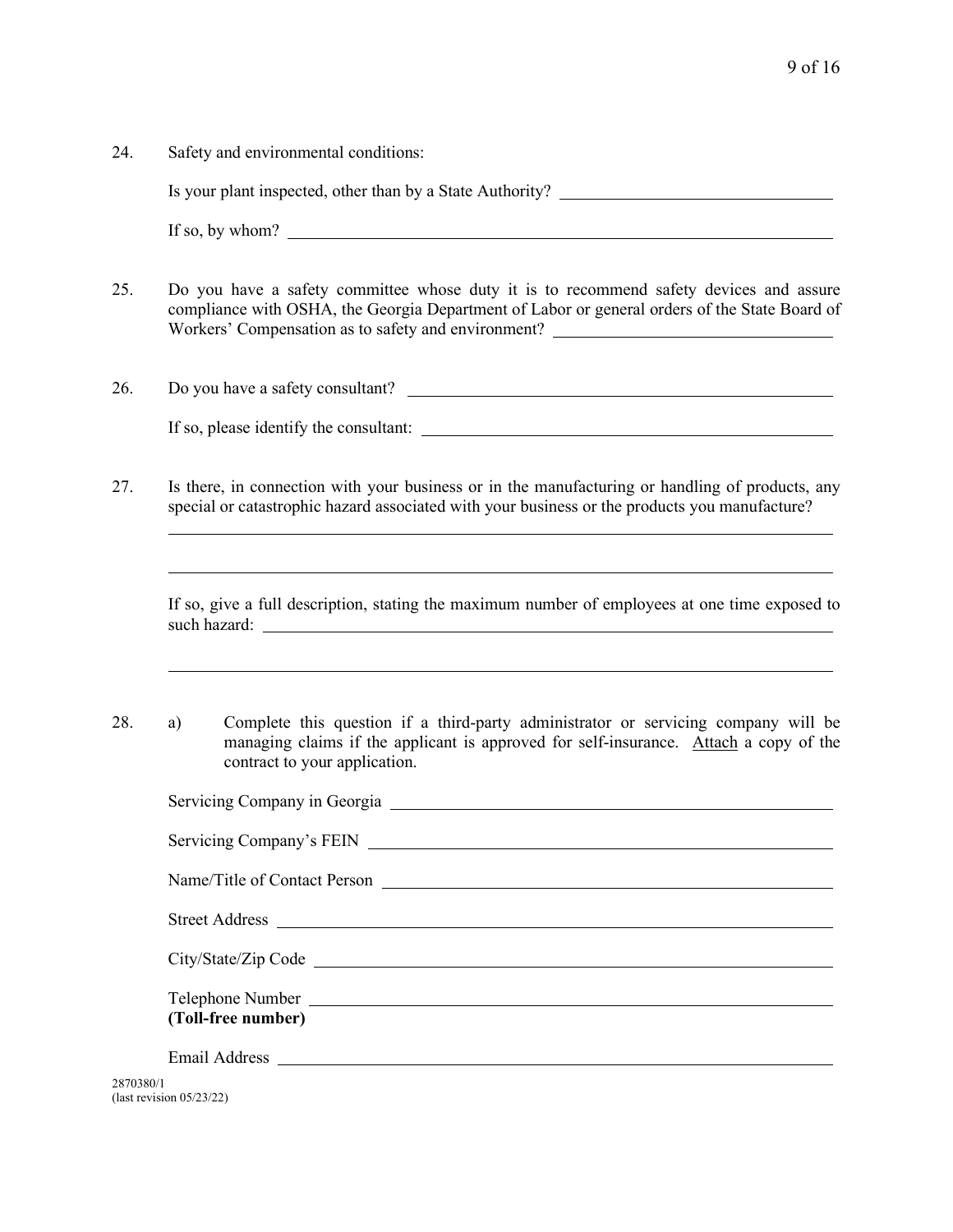| b) | State the details of the kinds of service that will be furnished by the service company or |
|----|--------------------------------------------------------------------------------------------|
|    | third-party administrator:                                                                 |

**PLEASE NOTE:** YOU MUST ATTACH A COPY OF THE GEORGIA THIRD-PARTY ADMINISTRATOR LICENSE. IF YOUR TPA IS EXEMPT FROM LICENSURE, PLEASE PROVIDE SIGNED FORMAL EXEMPTION LETTER. FOR EXAMPLE OF THE EXEMPTION LETTER, SEE OUR WEBSITE AT WWW.GAGUARANTY.COM.

29. Complete this question if the applicant will be managing its own claims if approved for selfinsurance. Attach a description of the Managing Person's qualifications to handle your claims.

|                    | City/State/Zip Code                                                                                                                                                                                                           |                                                                                   |
|--------------------|-------------------------------------------------------------------------------------------------------------------------------------------------------------------------------------------------------------------------------|-----------------------------------------------------------------------------------|
| (Toll-free number) | Telephone Number                                                                                                                                                                                                              |                                                                                   |
|                    | Primary Email Address Land and Services and Services and Services and Services and Services and Services and Services and Services and Services and Services and Services and Services and Services and Services and Services |                                                                                   |
|                    |                                                                                                                                                                                                                               |                                                                                   |
|                    |                                                                                                                                                                                                                               | Describe the applicant's facilities for handing claims: _________________________ |
|                    |                                                                                                                                                                                                                               |                                                                                   |
|                    |                                                                                                                                                                                                                               |                                                                                   |
|                    |                                                                                                                                                                                                                               |                                                                                   |

- 30. Does the applicant have a posted Panel of Physicians as required in O.C.G.A. 34-9-201? (yes or no)
- 31. Does the applicant have a posted Bill of Rights for The Injured Worker as described in O.C.G.A. 34-9-81? (yes or no)

2870380/1 (last revision 05/23/22)

 $\overline{a}$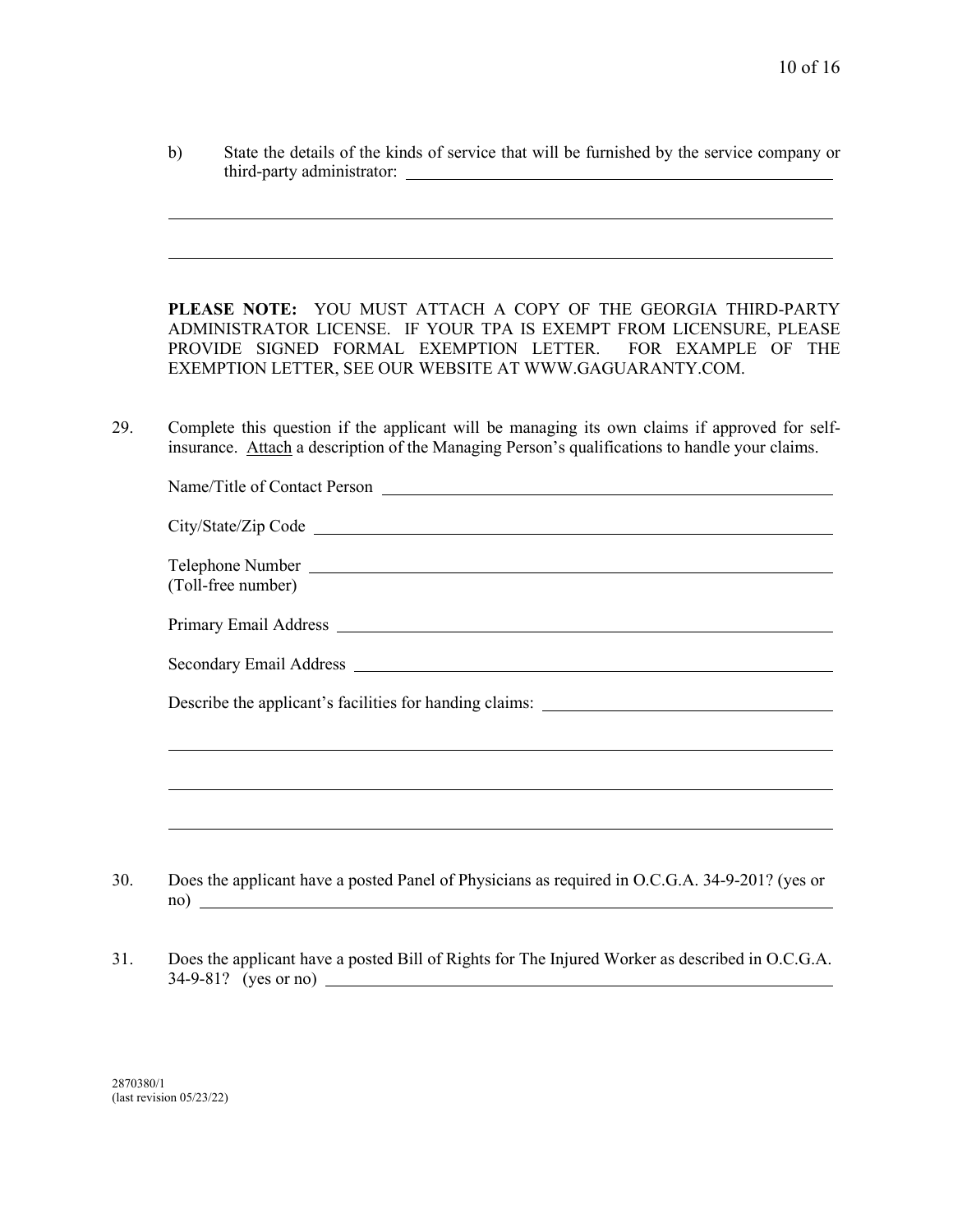32. State the payroll for the applicant's Georgia locations for the last three years:

| Payroll Amount |
|----------------|
|                |
|                |
|                |
|                |
|                |
|                |

- 33. Describe the method by which applicant proposes to fund workers' compensation self-insured liability. State whether the applicant proposes:
	- (a) To set up a separate account or fund into which the projected cost of future benefits will be deposited annually
	- (b) To use a fixed percentage of the payroll
	- (c) To treat the liability as a current expense
	- (d) To transfer the incurred liability into a reserve account
	- (e) To establish liability as determined by the present value of incurred losses
	- (f) To use a captive insurance company
	- (g) To adopt some other procedure (describe)
- 34. **IF A CAPTIVE INSURANCE COMPANY IS USED TO FUND ANY PART OF THE SELF-INSURANCE LIABILITY OF THE EMPLOYER, PLEASE PROVIDE A COPY OF THE MOST RECENT CERTIFIED FINANCIAL STATEMENT OF THE CAPTIVE AS WELL AS THE FOLLOWING INFORMATION REGARDING THE CAPTIVE MANAGER.**

| <b>NAME</b>    | <u> 1980 - Johann Stoff, fransk politik (d. 1980)</u> |  |  |
|----------------|-------------------------------------------------------|--|--|
| <b>ADDRESS</b> |                                                       |  |  |
|                |                                                       |  |  |
|                |                                                       |  |  |
| DOMICILE       |                                                       |  |  |
|                |                                                       |  |  |

2870380/1 (last revision 05/23/22)

l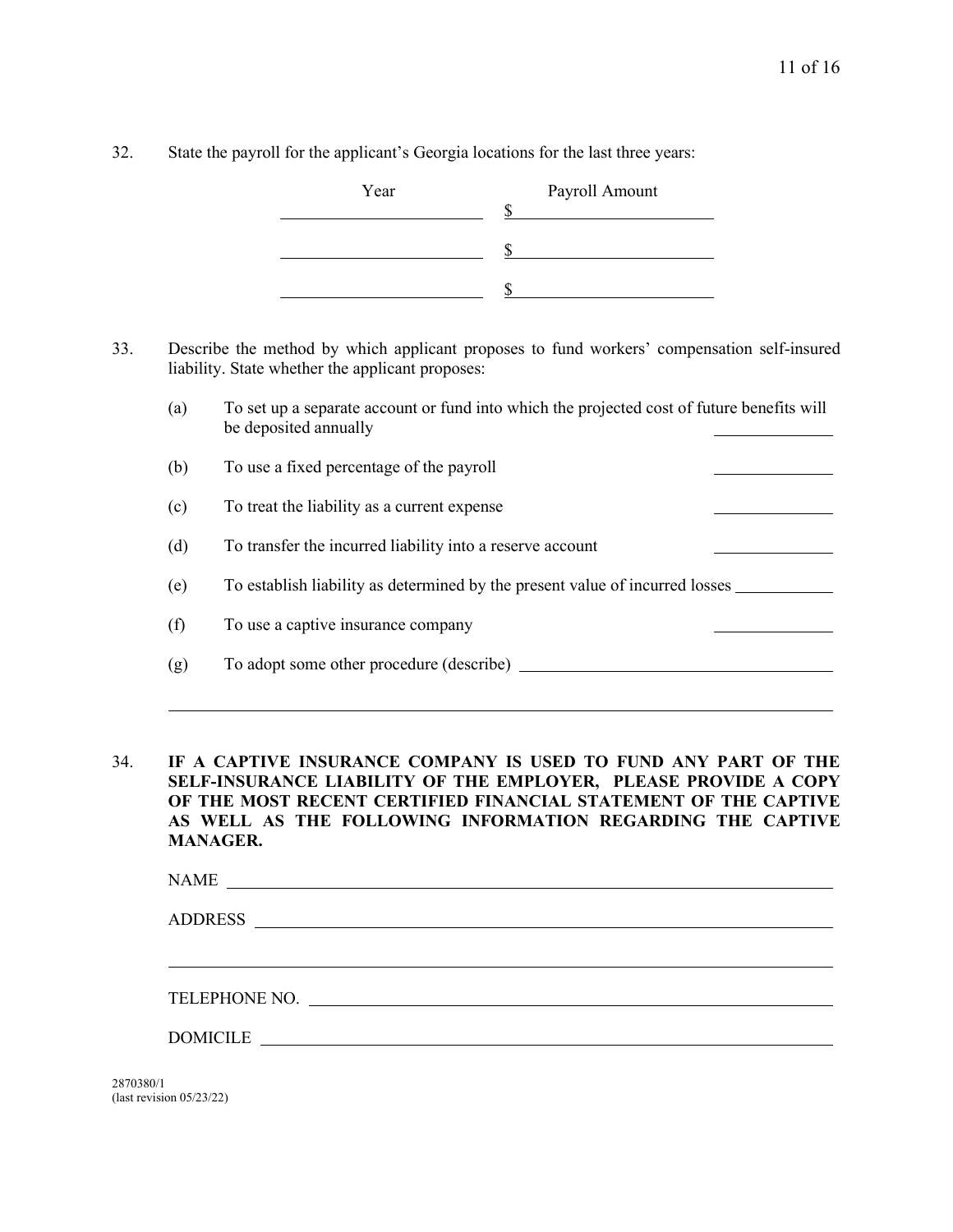35. APPLICANT **MUST** ENCLOSE COMPLETE ORIGINAL BOUND COPIES OF ITS FINANCIAL STATEMENTS, AUDITED BY AN INDEPENDENT CPA ACCORDING TO GENERALLY ACCEPTED ACCOUNTING PRINCIPLES FOR THE LAST **THREE** (3) YEARS.

*Please note that the State Board of Workers' Compensation may rely on the information contained herein; therefore, the attached affidavit requires an officer of the applying company, preferably the President or the CFO, to certify that the most recent audited financials statements are attached, and that there are no material changes in the applying company's financial status between the previous and current year. If accepted into the program, you are required to notify the Georgia Self-Insurers Guaranty Trust Fund or the State Board of Workers' Compensation if any material changes do occur in said financial statements.*

- 36. **This application is filed with the understanding and the agreement of the applicant herein that upon approval and in consideration thereof applicant hereby agrees as follows: (PLEASE READ CAREFULLY.)**
	- **(a) That all reports required by the Workers' Compensation Act, State Board of Workers' Compensation or the Georgia Self-Insurers Guaranty Trust Fund will be promptly filed with the State Board of Workers' Compensation or the Georgia Self-Insurers Guaranty Trust Fund.**
	- **(b) The servicing organization handling claims for self-insurers must designate an office in the State of Georgia or if claims are handled out of state, shall designate an agent located in the State of Georgia who shall be authorized to execute instruments for the payment of compensation in an emergency (or, if necessary). The office handling claims shall be staffed during normal working hours and be available for immediate telephone contact with the Board and the public through a toll free telephone number.**
	- **(c) That applicant will file and maintain a proper surety bond (with an A.M. Best Company rating of "A" or better) or letter of credit and excess insurance as required by the State Board of Workers' Compensation and made payable to the Georgia Self-Insurers Guaranty Trust Fund. (LETTERS OF CREDIT MUST BE EITHER ISSUED OR CONFIRMED BY A GEORGIA DEPOSITORY.)**
	- **(d) That at the close of each fiscal year, after becoming self-insured and for so long as any claims remain open with accident dates during the self-insured period, a complete original bound copy of the audited financial statements will be filed with the Georgia Self-Insurers Guaranty Trust Fund as required by law. The full audit must be performed by an independent CPA firm according to generally accepted accounting principles.**
	- **(e) That no funds will be solicited, received, or collected from employees or deductions made from their wages for the purpose of discharging applicant's liability under the Workers' Compensation Act.**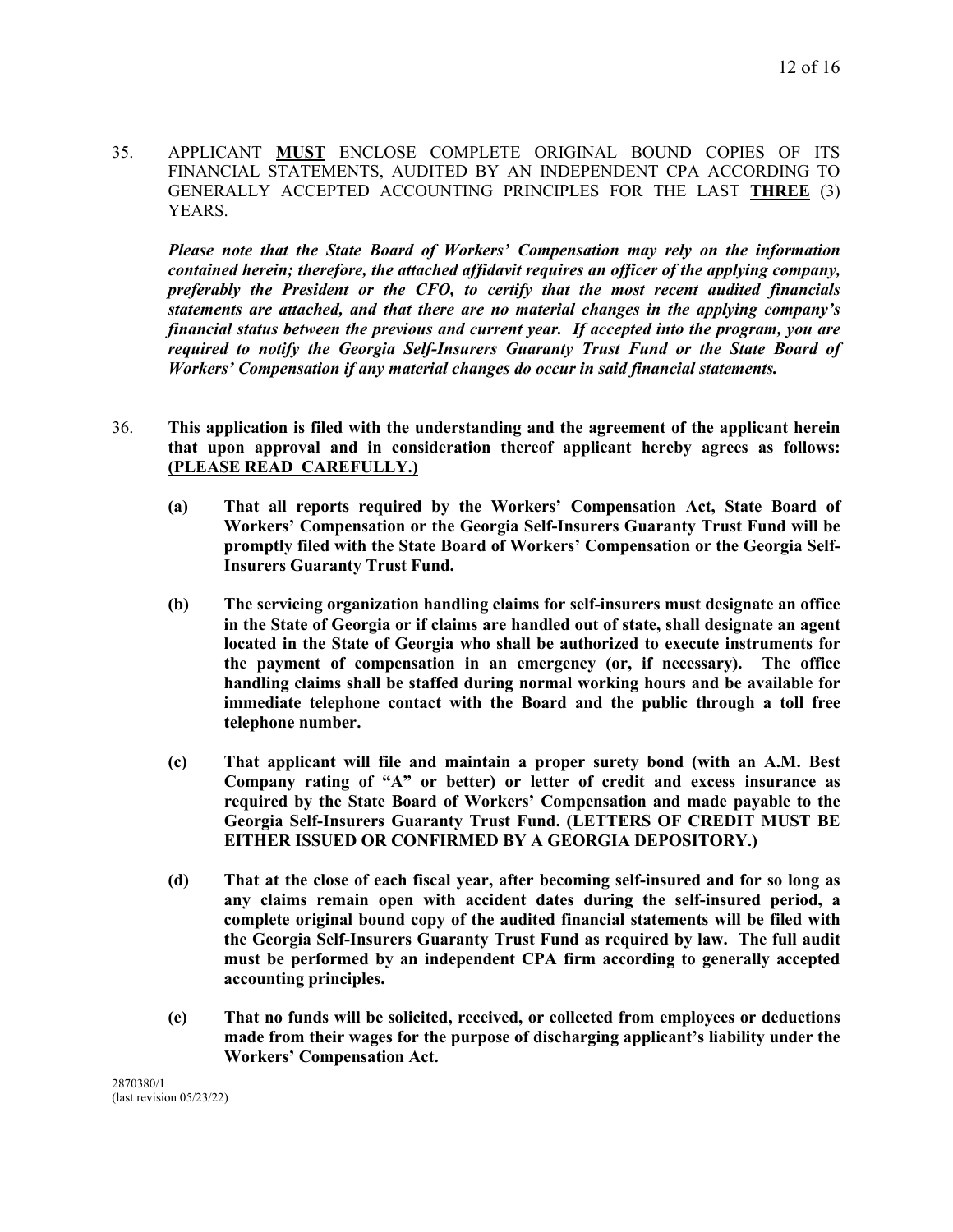- **(f) That applicant will pay annual prorated assessments made by the State Board of Workers' Compensation, Subsequent Injury Trust Fund and the Georgia Self-Insurers Guaranty Trust Fund in accordance with O.C.G.A. 34-9-63, O.C.G.A. 34- 9-358, and O.C.G.A. 34-9-386.**
- **(g) A claims audit may be required of any employer granted self-insured status while the employer remains self-insured or has any open claims with dates of accident or claims arising during the self-insured period.**
- **(h) If an employer granted self-insured status is declared insolvent, the insolvent employer will provide to the State Board of Workers' Compensation or the Georgia Self-Insurers Guaranty Trust Fund immediately after being declared insolvent, the claims files and copies of medical records, personnel files, and supervisory contacts for all claimants whose workers' compensation claims remain open at the time of the insolvency.**

initial here

37. Who should receive official notices from the State Board of Workers' Compensation and the Georgia Self-Insurers Guaranty Trust Fund.

| Name                                                    |
|---------------------------------------------------------|
|                                                         |
|                                                         |
| Telephone Number                                        |
| (Toll-free number)                                      |
|                                                         |
|                                                         |
|                                                         |
| 39. Date applicant wants to assume self-insured status: |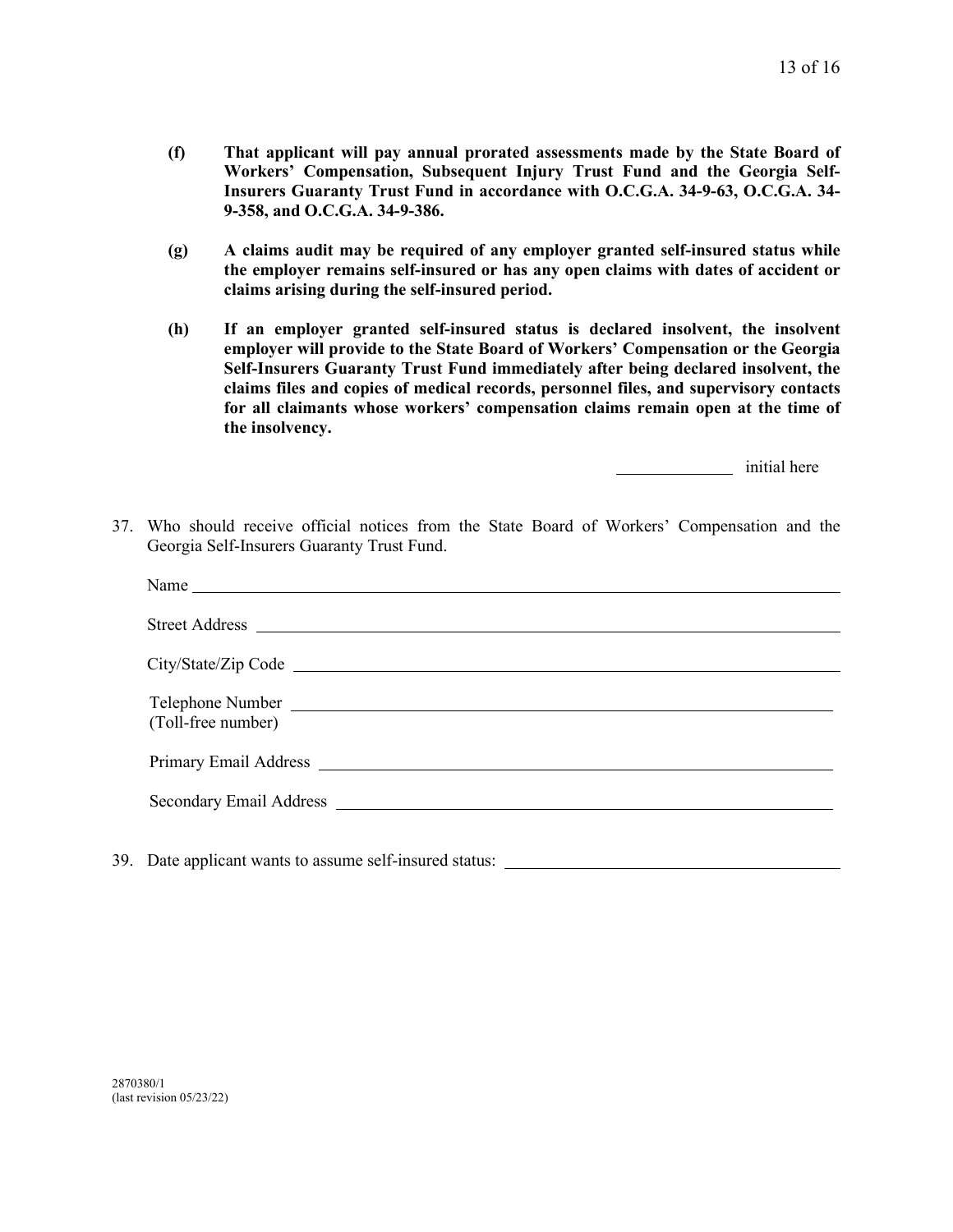- 40. If the applicant is incorporated, EITHER:
	- A. Attach a certified copy of the corporate minutes authorizing the application for certification as a self-insurer under the workers' compensation laws and the authorization for the individual named in Item 41 to execute this document and affidavit: OR
	- B. Complete the following:

RESOLVED: that (Individual named in item 41) **Fig. 2** (Title of individual named in Item 41) of

is hereby authorized to execute in the name and

**(Applicant Company Name)** 

on behalf of the Company all instruments and documents which are deemed necessary or desirable in compliance with Workers' Compensation Laws, including, without limiting the generality of the foregoing, applications for the privilege of self-insurance, agreements, indemnity bonds, financial statements and other reports required in connection with the granting of such privilege and to order the corporate seal of the company affixed to any such instruments and documents.

\* \* \* \* \* \* \* \* \* \* \* \* \* \* \* \* \* \* \* \* \* \* \* \* \* \* \*

| (Name of individual signing affidavit)                                                                |
|-------------------------------------------------------------------------------------------------------|
| . of                                                                                                  |
| (Title of individual signing affidavit)                                                               |
| (Company name)                                                                                        |
| certify that the above resolution is true and correct copy of a resolution unanimously adopted by the |
| Board of Directors of the above-named company at a meeting held on _____________________, at          |
| (Date of meeting)                                                                                     |
| which meeting a quorum was present                                                                    |
| and acting throughout, and said resolution is still in full force and effect.                         |
| IN WITNESS WHEREOF, I have hereunto affixed my signature and seal of the corporation this __________  |
|                                                                                                       |
|                                                                                                       |
| Signature                                                                                             |
|                                                                                                       |
| Company                                                                                               |

(Corporate Seal Here)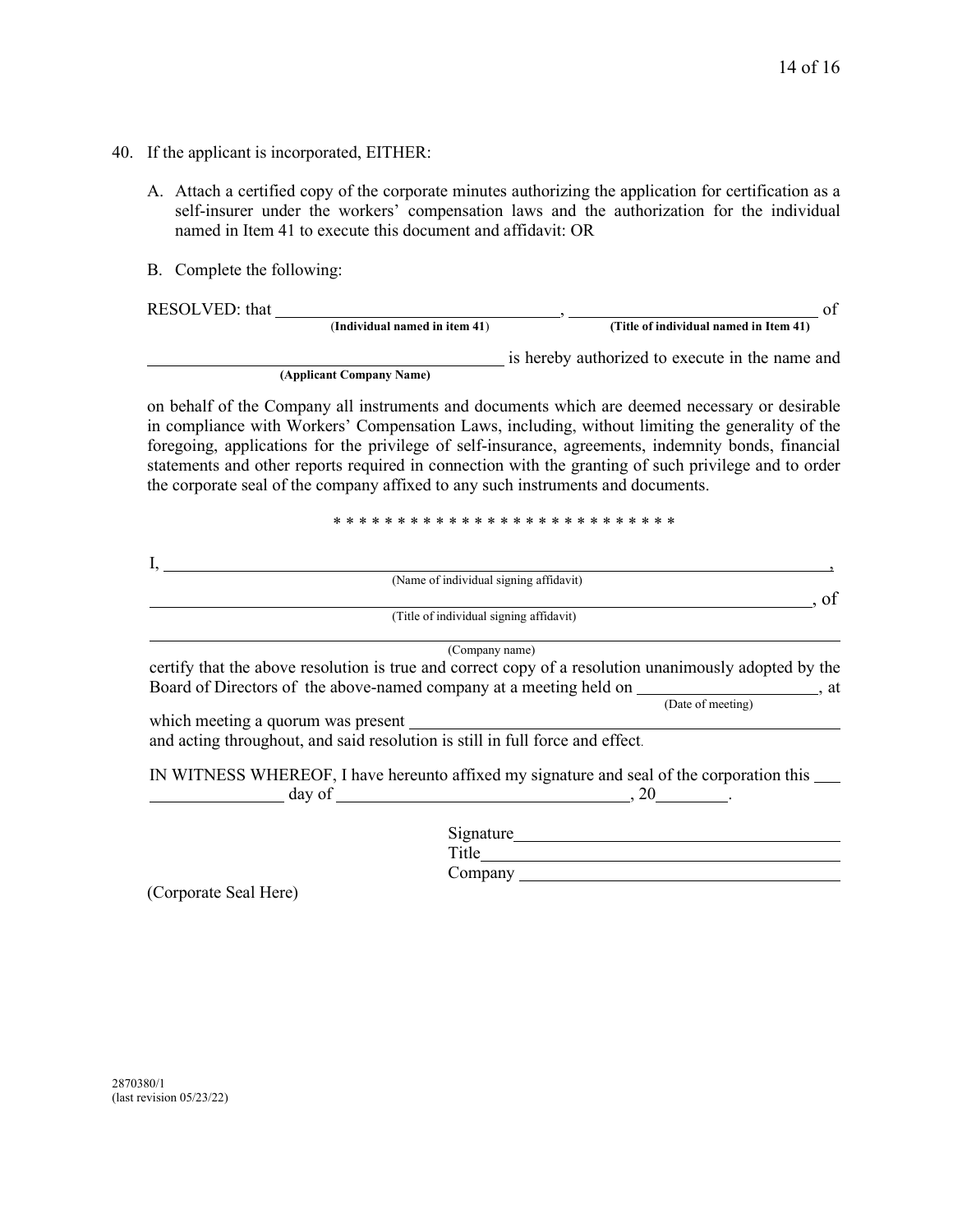41. I, , after being duly sworn do hereby depose and state under oath, and certify under penalty of law, that I am thoroughly familiar with the operation and affairs of the applicant to whom the responsibilities and statements set forth in the foregoing application, attachments *including financial statements*, and exhibits relate; that I have read and studied said application, attachments *including financial statements* ,and exhibits, and know the contents thereof; that I am authorized by the applicant to execute and submit this application with all attachments *including financial statements*, exhibits, and supporting documents, as well as to individually execute this affidavit; and that said application, representations, and statements therein contained, together with all supporting attachments *including financial statements*, exhibits, and documents are true and correct to the best of my knowledge, information and belief.

Subscribed and sealed this the  $\frac{1}{2}$  day of  $\frac{1}{2}$ , 20  $\frac{1}{2}$ .

 Signature of owner, partner, or corporate officer (President or CFO) as affiant

Name (Typed or Printed)

Title/Position with Applicant

Attest (If a Corporation)

 $\overline{a}$ 

Signature of Corporate Secretary

Name of Corporate Secretary (Typed or Printed) PLACE CORPORATE SEAL HERE.

Sworn to and Subscribed before me by above affiant this date above shown:

My commission expires: \_\_\_\_\_\_\_

PLACE NOTARY SEAL HERE

Signature of Notary Public Name of Notary (Typed or Printed)

Street Address

City, State, Zip Code

Telephone Number

 $\overline{a}$